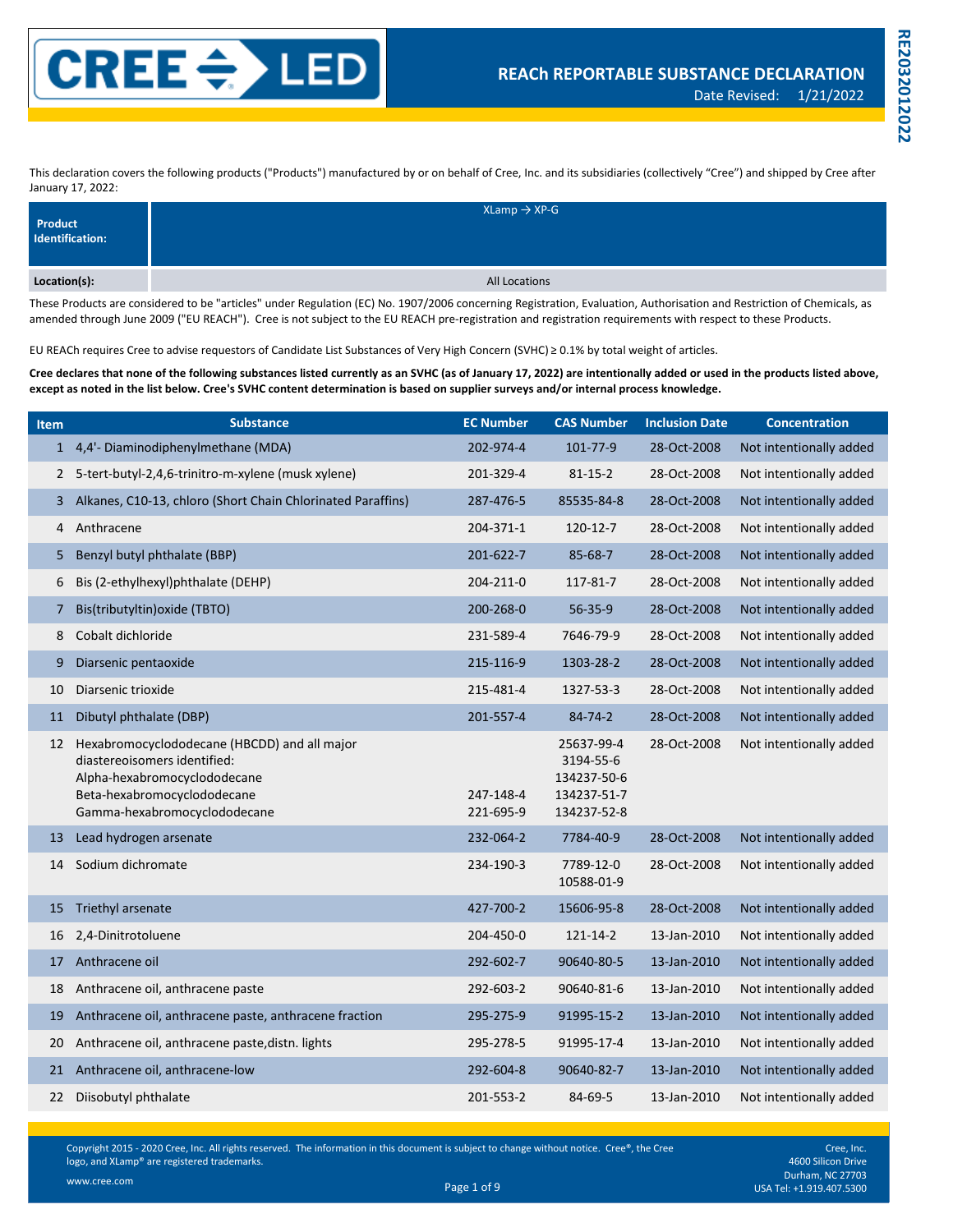| Item | <b>Substance</b>                                                               | <b>EC Number</b>       | <b>CAS Number</b>                    | <b>Inclusion Date</b> | <b>Concentration</b>    |
|------|--------------------------------------------------------------------------------|------------------------|--------------------------------------|-----------------------|-------------------------|
| 23   | Lead chromate                                                                  | 231-846-0              | 7758-97-6                            | 13-Jan-2010           | Not intentionally added |
| 24   | Lead chromate molybdate sulphate red (C.I. Pigment Red 104)                    | 235-759-9              | 12656-85-8                           | 13-Jan-2010           | Not intentionally added |
| 25   | Lead sulfochromate yellow (C.I. Pigment Yellow 34)                             | 215-693-7              | 1344-37-2                            | 13-Jan-2010           | Not intentionally added |
| 26   | Pitch, coal tar, high temp.                                                    | 266-028-2              | 65996-93-2                           | 13-Jan-2010           | Not intentionally added |
| 27   | Tris(2-chloroethyl) phosphate                                                  | 204-118-5              | 115-96-8                             | 13-Jan-2010           | Not intentionally added |
| 28   | Acrylamide                                                                     | 201-173-7              | 79-06-1                              | 30-Mar-2010           | Not intentionally added |
| 29   | Ammonium dichromate                                                            | 232-143-1              | 9-5-7789                             | 18-Jun-2010           | Not intentionally added |
| 30   | Boric acid                                                                     | 233-139-2<br>234-343-4 | 10043-35-3<br>11113-50-1             | 18-Jun-2010           | Not intentionally added |
| 31   | Disodium tetraborate, anhydrous                                                | 215-540-4              | 1303-96-4<br>1330-43-4<br>12179-04-3 | 18-Jun-2010           | Not intentionally added |
| 32   | Potassium chromate                                                             | 232-140-5              | 7789-00-6                            | 18-Jun-2010           | Not intentionally added |
| 33   | Potassium dichromate                                                           | 231-906-6              | 7778-50-9                            | 18-Jun-2010           | Not intentionally added |
| 34   | Sodium chromate                                                                | 231-889-5              | 11-3-7775                            | 18-Jun-2010           | Not intentionally added |
| 35   | Tetraboron disodium heptaoxide, hydrate                                        | 235-541-3              | 12267-73-1                           | 18-Jun-2010           | Not intentionally added |
| 36   | Trichloroethylene                                                              | 201-167-4              | $79-01-6$                            | 18-Jun-2010           | Not intentionally added |
| 37   | 2-Ethoxyethanol                                                                | 203-804-1              | 110-80-5                             | 15-Dec-2010           | Not intentionally added |
| 38   | 2-Methoxyethanol                                                               | 203-713-7              | 109-86-4                             | 15-Dec-2010           | Not intentionally added |
| 39   | Chromic acid<br>Oligomers of chromic acid and dichromic acid<br>Dichromic acid | 231-801-5<br>236-881-5 | 7738-94-5<br>13530-68-2              | 15-Dec-2010           | Not intentionally added |
| 40   | Chromium trioxide                                                              | 215-607-8              | 1333-82-0                            | 15-Dec-2010           | Not intentionally added |
| 41   | Cobalt(II) carbonate                                                           | 208-169-4              | 513-79-1                             | 15-Dec-2010           | Not intentionally added |
| 42   | Cobalt(II) diacetate                                                           | 200-755-8              | 71-48-7                              | 15-Dec-2010           | Not intentionally added |
| 43   | Cobalt(II) dinitrate                                                           | 233-402-1              | 10141-05-6                           | 15-Dec-2010           | Not intentionally added |
| 44   | Cobalt(II) sulphate                                                            | 233-334-2              | 10124-43-3                           | 15-Dec-2010           | Not intentionally added |
|      | 45 1,2,3-Trichloropropane                                                      | 202-486-1              | $96 - 18 - 4$                        | 20-Jun-2011           | Not intentionally added |
|      | 46 1,2-Benzenedicarboxylic acid, di-C6-8-branched alkyl esters, C7-<br>rich    | 276-158-1              | 71888-89-6                           | 20-Jun-2011           | Not intentionally added |
| 47   | 1,2-Benzenedicarboxylic acid, di-C7-11-branched and linear alkyl<br>esters     | 271-084-6              | 68515-42-4                           | 20-Jun-2011           | Not intentionally added |
| 48   | 1-Methyl-2-pyrrolidone                                                         | 212-828-1              | 872-50-4                             | 20-Jun-2011           | Not intentionally added |
| 49   | 2-Ethoxyethyl acetate                                                          | 203-839-2              | 111-15-9                             | 20-Jun-2011           | Not intentionally added |
| 50   | Hydrazine                                                                      | 206-114-9              | $302 - 01 - 2$<br>7803-57-8          | 20-Jun-2011           | Not intentionally added |
|      | 51 Strontium chromate                                                          | 232-142-6              | 6-2-7789                             | 20-Jun-2011           | Not intentionally added |

Cree, Inc. 4600 Silicon Drive Durham, NC 27703 Page 2 of 9 USA Tel: +1.919.407.5300 www.cree.com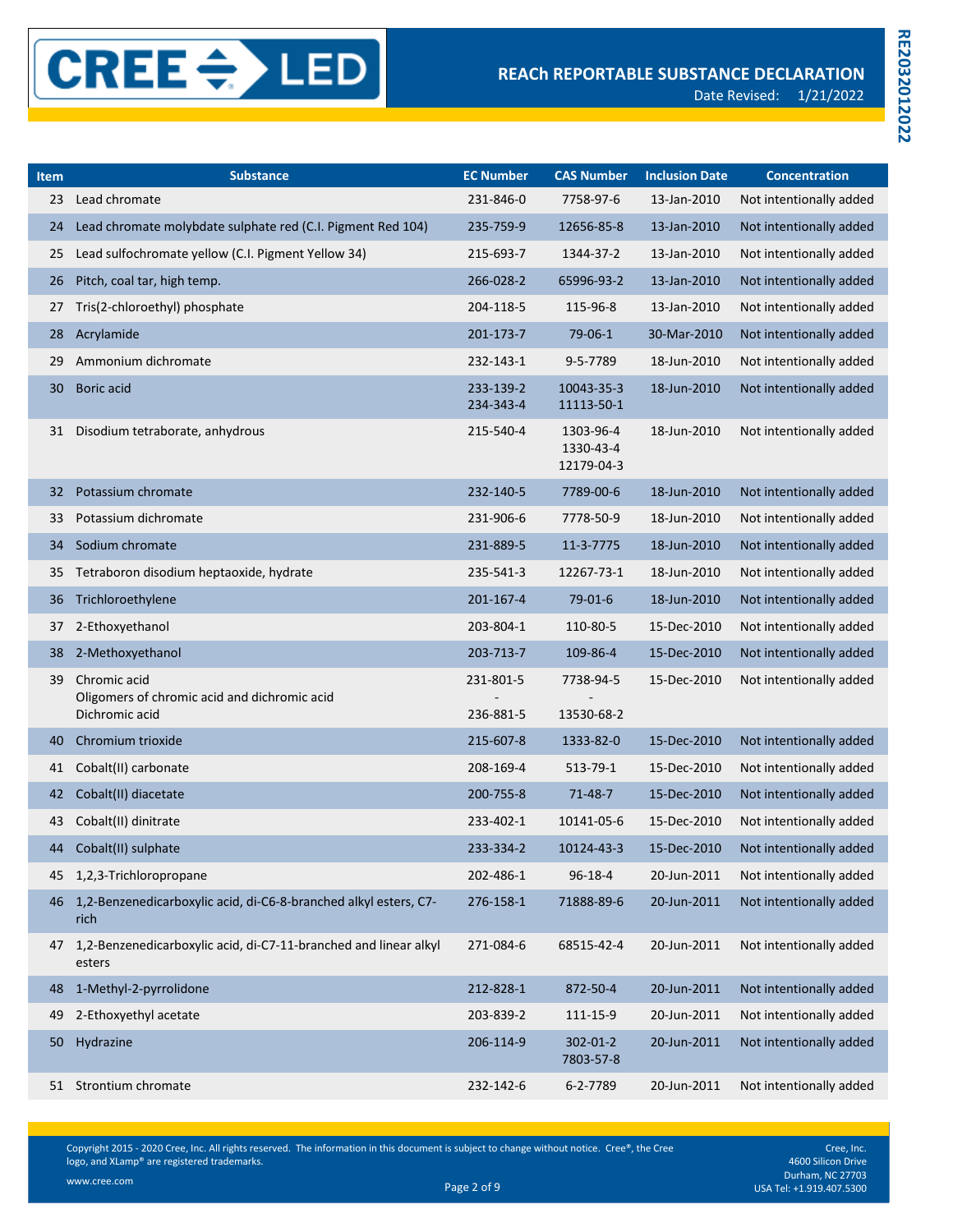| <b>Item</b> | <b>Substance</b>                                                                                                                                                                                                                                  | <b>EC Number</b>           | <b>CAS Number</b> | <b>Inclusion Date</b> | <b>Concentration</b>    |
|-------------|---------------------------------------------------------------------------------------------------------------------------------------------------------------------------------------------------------------------------------------------------|----------------------------|-------------------|-----------------------|-------------------------|
| 52          | 1,2-dichloroethane                                                                                                                                                                                                                                | 203-458-1                  | 107-06-2          | 19-Dec-2011           | Not intentionally added |
| 53          | 2,2'-dichloro-4,4'-methylenedianiline                                                                                                                                                                                                             | 202-918-9                  | $101 - 14 - 4$    | 19-Dec-2011           | Not intentionally added |
| 54          | 2-Methoxyaniline o-Anisidine                                                                                                                                                                                                                      | 201-963-1                  | $90 - 04 - 0$     | 19-Dec-2011           | Not intentionally added |
| 55          | 4-(1,1,3,3-tetramethylbutyl)phenol                                                                                                                                                                                                                | 205-426-2                  | 140-66-9          | 19-Dec-2011           | Not intentionally added |
| 56          | Aluminosilicate Refractory Ceramic Fibres                                                                                                                                                                                                         | Table 3.2, EC<br>1272/2008 | N/A               | 19-Dec-2011           | Not intentionally added |
| 57          | Arsenic acid                                                                                                                                                                                                                                      | 231-901-9                  | 7778-39-4         | 19-Dec-2011           | Not intentionally added |
| 58          | Bis(2-methoxyethyl) ether                                                                                                                                                                                                                         | 203-924-4                  | 111-96-6          | 19-Dec-2011           | Not intentionally added |
| 59          | Bis(2-methoxyethyl) phthalate                                                                                                                                                                                                                     | 204-212-6                  | 117-82-8          | 19-Dec-2011           | Not intentionally added |
| 60          | Calcium arsenate                                                                                                                                                                                                                                  | 231-904-5                  | 7778-44-1         | 19-Dec-2011           | Not intentionally added |
| 61          | Dichromium tris(chromate)                                                                                                                                                                                                                         | 246-356-2                  | 24613-89-6        | 19-Dec-2011           | Not intentionally added |
| 62          | Formaldehyde, oligomeric reaction products with aniline                                                                                                                                                                                           | 500-036-1                  | 25214-70-4        | 19-Dec-2011           | Not intentionally added |
| 63          | Lead diazide, Lead azide                                                                                                                                                                                                                          | 236-542-1                  | 13424-46-9        | 19-Dec-2011           | Not intentionally added |
| 64          | Lead dipicrate                                                                                                                                                                                                                                    | 229-335-2                  | 6477-64-1         | 19-Dec-2011           | Not intentionally added |
| 65          | Lead styphnate                                                                                                                                                                                                                                    | 239-290-0                  | 15245-44-0        | 19-Dec-2011           | Not intentionally added |
| 66          | N,N-dimethylacetamide                                                                                                                                                                                                                             | 204-826-4                  | 127-19-5          | 19-Dec-2011           | Not intentionally added |
| 67          | Pentazinc chromate octahydroxide                                                                                                                                                                                                                  | 256-418-0                  | 49663-84-5        | 19-Dec-2011           | Not intentionally added |
| 68          | Phenolphthalein                                                                                                                                                                                                                                   | 201-004-7                  | 77-09-8           | 19-Dec-2011           | Not intentionally added |
| 69          | Potassium hydroxyoctaoxodizincatedichromate                                                                                                                                                                                                       | 234-329-8                  | 11103-86-9        | 19-Dec-2011           | Not intentionally added |
| 70          | <b>Trilead diarsenate</b>                                                                                                                                                                                                                         | 222-979-5                  | 3687-31-8         | 19-Dec-2011           | Not intentionally added |
| 71          | Zirconia Aluminosilicate Refractory Ceramic Fibres                                                                                                                                                                                                | Table 3.2, EC<br>1272/2008 | N/A               | 19-Dec-2011           | Not intentionally added |
| 72          | [4-[[4-anilino-1-naphthyl][4-<br>(dimethylamino)phenyl]methylene]cyclohexa-2,5-dien-1-<br>ylidene] dimethylammonium chloride (C.I. Basic Blue 26) [with<br>>=0.1% of Michler's ketone (EC No. 202-027-5) or Michler's base<br>(EC No. 202-959-2)] | 219-943-6                  | 2580-56-5         | 18-Jun-2012           | Not intentionally added |
| 73          | [4-[4,4'-bis(dimethylamino) benzhydrylidene]cyclohexa-2,5-dien-<br>1-ylidene]dimethylammonium chloride (C.I. Basic Violet 3) [with<br>>= 0.1% of Michler's ketone (EC No. 202-027-5) or Michler's base<br>(EC No. 202-959-2)]                     | 208-953-6                  | 548-62-9          | 18-Jun-2012           | Not intentionally added |
| 74          | 1,2-bis(2-methoxyethoxy)ethane (TEGDME triglyme)                                                                                                                                                                                                  | 203-977-3                  | 112-49-2          | 18-Jun-2012           | Not intentionally added |
| 75          | 1,2-dimethoxyethane ethylene glycol dimethyl ether (EGDME)                                                                                                                                                                                        | 203-794-9                  | 110-71-4          | 18-Jun-2012           | Not intentionally added |
| 76          | 1,3,5-Tris(oxiran-2-ylmethyl)-1,3,5-triazinane-2,4,6-trione (TGIC)                                                                                                                                                                                | 219-514-3                  | 2451-62-9         | 18-Jun-2012           | Not intentionally added |
| 77          | 1,3,5-tris[(2S and 2R)-2,3-epoxypropyl]-1,3,5-triazine-2,4,6-<br>(1H, 3H, 5H)-trione (b-TGIC)                                                                                                                                                     | 423-400-0                  | 59653-74-6        | 18-Jun-2012           | Not intentionally added |
|             | 78 4,4'-bis(dimethylamino)-4"-(methylamino)trityl alcohol [with >=<br>0.1% of Michler's ketone (EC No. 202-027-5) or Michler's base<br>(EC No. 202-959-2)]                                                                                        | 209-218-2                  | $561 - 41 - 1$    | 18-Jun-2012           | Not intentionally added |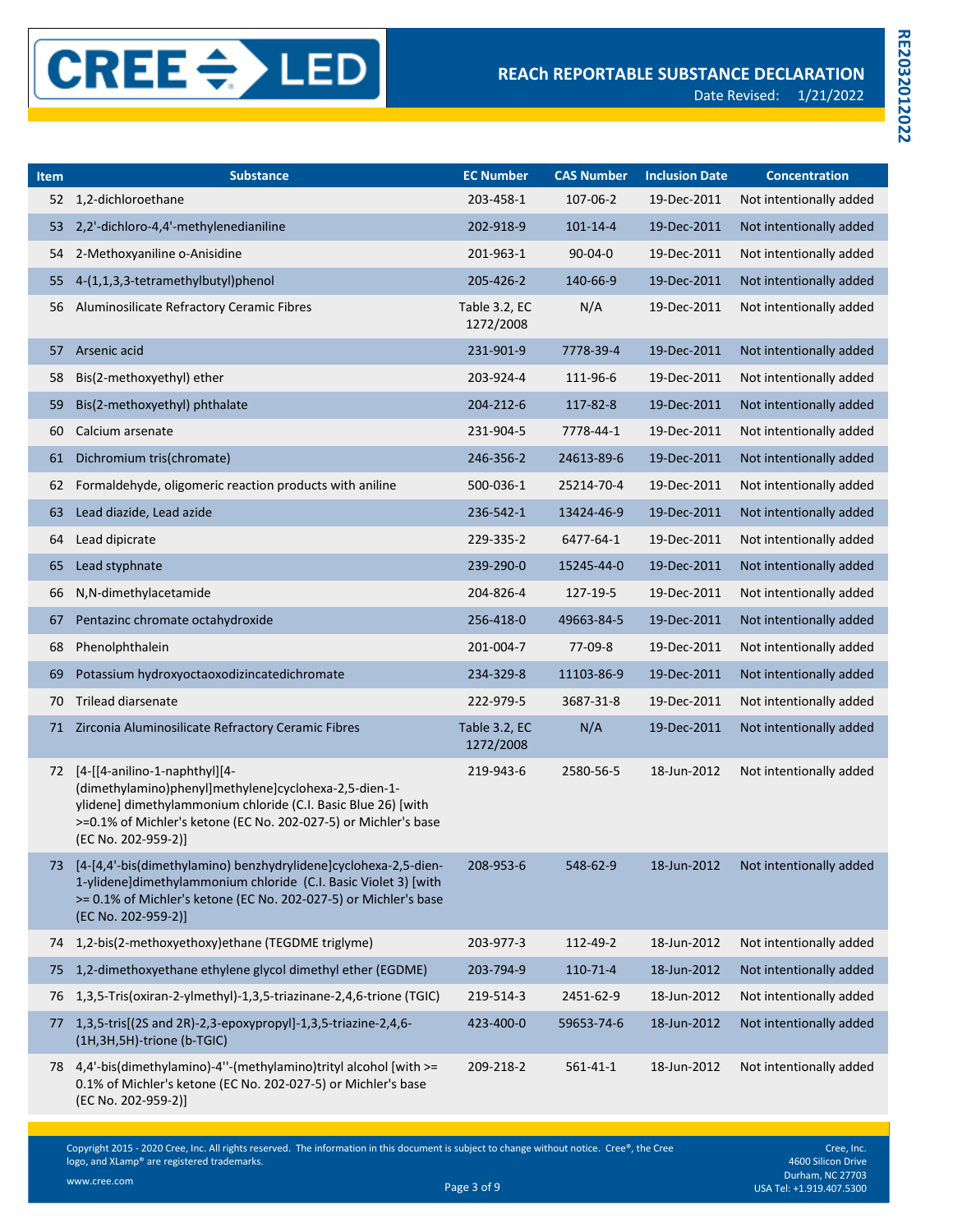

| Item | <b>Substance</b>                                                                                                                                                                              | <b>EC Number</b>                    | <b>CAS Number</b>                         | <b>Inclusion Date</b> | <b>Concentration</b>    |
|------|-----------------------------------------------------------------------------------------------------------------------------------------------------------------------------------------------|-------------------------------------|-------------------------------------------|-----------------------|-------------------------|
| 79   | 4,4'-bis(dimethylamino)benzophenone (Michler's ketone)                                                                                                                                        | 202-027-5                           | 90-94-8                                   | 18-Jun-2012           | Not intentionally added |
| 80   | a,a-Bis[4-(dimethylamino)phenyl]-4 (phenylamino)naphthalene-<br>1-methanol (C.I. Solvent Blue 4) [with > 0.1% of Michler's<br>ketone (EC No. 202-027-5) or Michler's base (EC No. 202-959-2)] | 229-851-8                           | 6786-83-0                                 | 18-Jun-2012           | Not intentionally added |
| 81   | Diboron trioxide                                                                                                                                                                              | 215-125-8                           | 1303-86-2                                 | 18-Jun-2012           | Not intentionally added |
| 82   | Formamide                                                                                                                                                                                     | 200-842-0                           | $75 - 12 - 7$                             | 18-Jun-2012           | Not intentionally added |
| 83   | Lead(II) bis(methanesulfonate)                                                                                                                                                                | 401-750-5                           | 17570-76-2                                | 18-Jun-2012           | Not intentionally added |
| 84   | N, N, N', N'-tetramethyl-4,4'-methylenedianiline (Michler's base)                                                                                                                             | 202-959-2                           | $101 - 61 - 1$                            | 18-Jun-2012           | Not intentionally added |
| 85   | [Phthalato(2-)]dioxotrilead                                                                                                                                                                   | 273-688-5                           | 69011-06-9                                | 19-Dec-2012           | Not intentionally added |
| 86   | 1,2-Benzenedicarboxylic acid, dipentylester, branched and linear                                                                                                                              | 284-032-2                           | 84777-06-0                                | 19-Dec-2012           | Not intentionally added |
| 87   | 1,2-Diethoxyethane                                                                                                                                                                            | 211-076-1                           | 629-14-1                                  | 19-Dec-2012           | Not intentionally added |
| 88   | 1-bromopropane (n-propyl bromide)                                                                                                                                                             | 203-445-0                           | 106-94-5                                  | 19-Dec-2012           | Not intentionally added |
| 89   | 3-ethyl-2-methyl-2-(3-methylbutyl)-1,3-oxazolidine                                                                                                                                            | 421-150-7                           | 143860-04-2                               | 19-Dec-2012           | Not intentionally added |
| 90   | 4-(1,1,3,3-tetramethylbutyl)phenol, ethoxylated                                                                                                                                               | N/A                                 | N/A                                       | 19-Dec-2012           | Not intentionally added |
| 91   | 4,4'-methylenedi-o-toluidine                                                                                                                                                                  | 212-658-8                           | 838-88-0                                  | 19-Dec-2012           | Not intentionally added |
| 92   | 4,4'-oxydianiline and its salts                                                                                                                                                               | 202-977-0                           | 101-80-4                                  | 19-Dec-2012           | Not intentionally added |
| 93   | 4-Aminoazobenzene                                                                                                                                                                             | 200-453-6                           | $60 - 09 - 3$                             | 19-Dec-2012           | Not intentionally added |
| 94   | 4-methyl-m-phenylenediamine (toluene-2,4-diamine)                                                                                                                                             | 202-453-1                           | 95-80-7                                   | 19-Dec-2012           | Not intentionally added |
| 95   | 4-Nonylphenol, branched and linear                                                                                                                                                            | N/A                                 | N/A                                       | 19-Dec-2012           | Not intentionally added |
| 96   | 6-methoxy-m-toluidine (p-cresidine)                                                                                                                                                           | 204-419-1                           | 120-71-8                                  | 19-Dec-2012           | Not intentionally added |
| 97   | Acetic acid, lead salt, basic                                                                                                                                                                 | 257-175-3                           | 51404-69-4                                | 19-Dec-2012           | Not intentionally added |
| 98   | Biphenyl-4-ylamine                                                                                                                                                                            | 202-177-1                           | $92 - 67 - 1$                             | 19-Dec-2012           | Not intentionally added |
| 99   | Bis(pentabromophenyl) ether (decabromodiphenyl ether<br>DecaBDE)                                                                                                                              | 214-604-9                           | 1163-19-5                                 | 19-Dec-2012           | Not intentionally added |
| 100  | Cyclohexane-1,2-dicarboxylic anhydride [1]<br>cis-cyclohexane-1,2-dicarboxylic anhydride [2]<br>trans-cyclohexane-1,2-dicarboxylic anhydride [3]                                              | 201-604-9<br>236-086-3<br>238-009-9 | $85 - 42 - 7$<br>13149-00-3<br>14166-21-3 | 19-Dec-2012           | Not intentionally added |
| 101  | Diazene-1,2-dicarboxamide (C,C'-azodi(formamide))                                                                                                                                             | 204-650-8                           | 123-77-3                                  | 19-Dec-2012           | Not intentionally added |
| 102  | Dibutyltin dichloride (DBTC)                                                                                                                                                                  | 211-670-0                           | 683-18-1                                  | 19-Dec-2012           | Not intentionally added |
| 103  | Diethyl sulphate                                                                                                                                                                              | 200-589-6                           | 64-67-5                                   | 19-Dec-2012           | Not intentionally added |
| 104  | Diisopentylphthalate                                                                                                                                                                          | 210-088-4                           | 605-50-5                                  | 19-Dec-2012           | Not intentionally added |
| 105  | Dimethyl sulphate                                                                                                                                                                             | 201-058-1                           | $77 - 78 - 1$                             | 19-Dec-2012           | Not intentionally added |
| 106  | Dinoseb (6-sec-butyl-2,4-dinitrophenol)                                                                                                                                                       | 201-861-7                           | 88-85-7                                   | 19-Dec-2012           | Not intentionally added |
| 107  | Dioxobis(stearato)trilead                                                                                                                                                                     | 235-702-8                           | 12578-12-0                                | 19-Dec-2012           | Not intentionally added |
| 108  | Fatty acids, C16-18, lead salts                                                                                                                                                               | 292-966-7                           | 91031-62-8                                | 19-Dec-2012           | Not intentionally added |
| 109  | Furan                                                                                                                                                                                         | 203-727-3                           | 110-00-9                                  | 19-Dec-2012           | Not intentionally added |

Cree, Inc. 4600 Silicon Drive Durham, NC 27703 Page 4 of 9 USA Tel: +1.919.407.5300 www.cree.com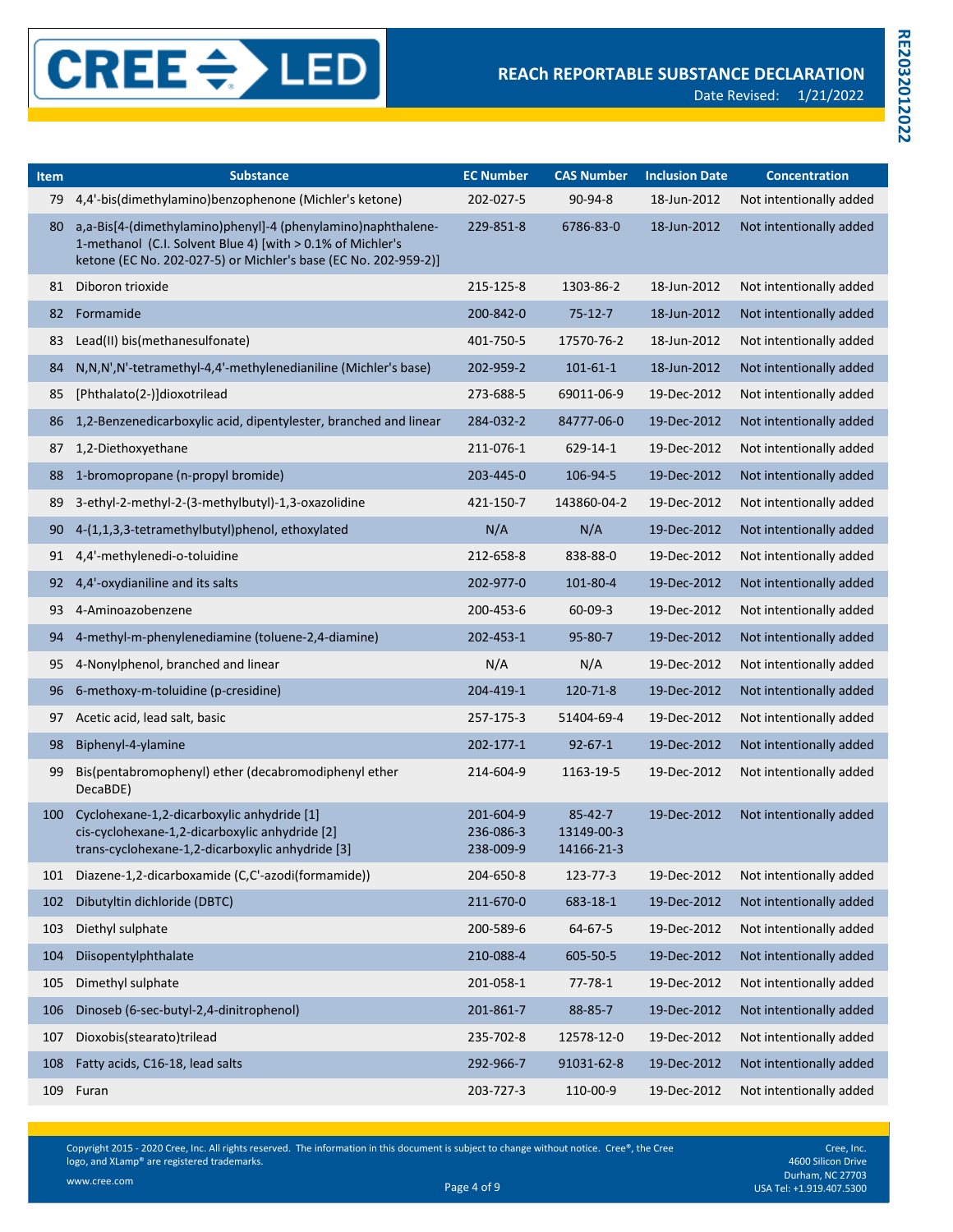| Item | <b>Substance</b>                                                                                                                                                          | <b>EC Number</b>                                 | <b>CAS Number</b>                                    | <b>Inclusion Date</b> | <b>Concentration</b>    |
|------|---------------------------------------------------------------------------------------------------------------------------------------------------------------------------|--------------------------------------------------|------------------------------------------------------|-----------------------|-------------------------|
| 110  | Henicosafluoroundecanoic acid                                                                                                                                             | 218-165-4                                        | 2058-94-8                                            | 19-Dec-2012           | Not intentionally added |
| 111  | Heptacosafluorotetradecanoic acid                                                                                                                                         | 206-803-4                                        | 376-06-7                                             | 19-Dec-2012           | Not intentionally added |
| 112  | Hexahydromethylphthalic anhydride [1]<br>Hexahydro-4-methylphthalic anhydride [2]<br>Hexahydro-1-methylphthalic anhydride [3]<br>Hexahydro-3-methylphthalic anhydride [4] | 247-094-1<br>243-072-0<br>256-356-4<br>260-566-1 | 25550-51-0<br>19438-60-9<br>48122-14-1<br>57110-29-9 | 19-Dec-2012           | Not intentionally added |
| 113  | Lead bis(tetrafluoroborate)                                                                                                                                               | 237-486-0                                        | 13814-96-5                                           | 19-Dec-2012           | Not intentionally added |
| 114  | Lead cyanamidate                                                                                                                                                          | 244-073-9                                        | 20837-86-9                                           | 19-Dec-2012           | Not intentionally added |
| 115  | Lead dinitrate                                                                                                                                                            | 233-245-9                                        | 10099-74-8                                           | 19-Dec-2012           | Not intentionally added |
| 116  | Lead monoxide (lead oxide)                                                                                                                                                | 215-267-0                                        | 1317-36-8                                            | 19-Dec-2012           | Not intentionally added |
| 117  | Lead oxide sulfate                                                                                                                                                        | 234-853-7                                        | 12036-76-9                                           | 19-Dec-2012           | Not intentionally added |
| 118  | Lead titanium trioxide                                                                                                                                                    | 235-038-9                                        | 12060-00-3                                           | 19-Dec-2012           | Not intentionally added |
| 119  | Lead titanium zirconium oxide                                                                                                                                             | 235-727-4                                        | 12626-81-2                                           | 19-Dec-2012           | Not intentionally added |
| 120  | Methoxyacetic acid                                                                                                                                                        | 210-894-6                                        | 625-45-6                                             | 19-Dec-2012           | Not intentionally added |
| 121  | Methyloxirane (Propylene oxide)                                                                                                                                           | 200-879-2                                        | 75-56-9                                              | 19-Dec-2012           | Not intentionally added |
| 122  | N,N-dimethylformamide                                                                                                                                                     | 200-679-5                                        | $68 - 12 - 2$                                        | 19-Dec-2012           | Not intentionally added |
| 123  | N-methylacetamide                                                                                                                                                         | 201-182-6                                        | $79-16-3$                                            | 19-Dec-2012           | Not intentionally added |
| 124  | N-pentyl-isopentylphthalate                                                                                                                                               | N/A                                              | 776297-69-9                                          | 19-Dec-2012           | Not intentionally added |
| 125  | o-aminoazotoluene                                                                                                                                                         | 202-591-2                                        | $97 - 56 - 3$                                        | 19-Dec-2012           | Not intentionally added |
| 126  | Orange lead (lead tetroxide)                                                                                                                                              | 215-235-6                                        | 1314-41-6                                            | 19-Dec-2012           | Not intentionally added |
| 127  | o-Toluidine                                                                                                                                                               | 202-429-0                                        | $95 - 53 - 4$                                        | 19-Dec-2012           | Not intentionally added |
| 128  | Pentacosafluorotridecanoic acid                                                                                                                                           | 276-745-2                                        | 72629-94-8                                           | 19-Dec-2012           | Not intentionally added |
| 129  | Pentalead tetraoxide sulphate                                                                                                                                             | 235-067-7                                        | 12065-90-6                                           | 19-Dec-2012           | Not intentionally added |
| 130  | Pyrochlore, antimony lead yellow                                                                                                                                          | 232-382-1                                        | 8012-00-8                                            | 19-Dec-2012           | Not intentionally added |
| 131  | Silicic acid (H2SiO5), barium salt (1:1), lead-doped                                                                                                                      | 272-271-5                                        | 68784-75-8                                           | 19-Dec-2012           | Not intentionally added |
| 132  | Silicic acid, lead salt                                                                                                                                                   | 234-363-3                                        | 11120-22-2                                           | 19-Dec-2012           | Not intentionally added |
| 133  | Sulfurous acid, lead salt, dibasic                                                                                                                                        | 263-467-1                                        | 62229-08-7                                           | 19-Dec-2012           | Not intentionally added |
| 134  | Tetraethyllead                                                                                                                                                            | 201-075-4                                        | 78-00-2                                              | 19-Dec-2012           | Not intentionally added |
| 135  | Tetralead trioxide sulphate                                                                                                                                               | 235-380-9                                        | 12202-17-4                                           | 19-Dec-2012           | Not intentionally added |
| 136  | Tricosafluorododecanoic acid                                                                                                                                              | 206-203-2                                        | 307-55-1                                             | 19-Dec-2012           | Not intentionally added |
| 137  | Trilead bis(carbonate)dihydroxide                                                                                                                                         | 215-290-6                                        | 1319-46-6                                            | 19-Dec-2012           | Not intentionally added |
| 138  | Trilead dioxide phosphonate                                                                                                                                               | 235-252-2                                        | 12141-20-7                                           | 19-Dec-2012           | Not intentionally added |
| 139  | Cadmium oxide                                                                                                                                                             | 215-146-2                                        | 1306-19-0                                            | 20-Jun-2013           | Not intentionally added |
| 140  | 4-Nonylphenol, branched and linear, ethoxylated                                                                                                                           |                                                  |                                                      | 20-Jun-2013           | Not intentionally added |
| 141  | Dipentyl phthalate (DPP)                                                                                                                                                  | 205-017-9                                        | 131-18-0                                             | 20-Jun-2013           | Not intentionally added |

Cree, Inc. 4600 Silicon Drive Durham, NC 27703 Page 5 of 9 USA Tel: +1.919.407.5300 www.cree.com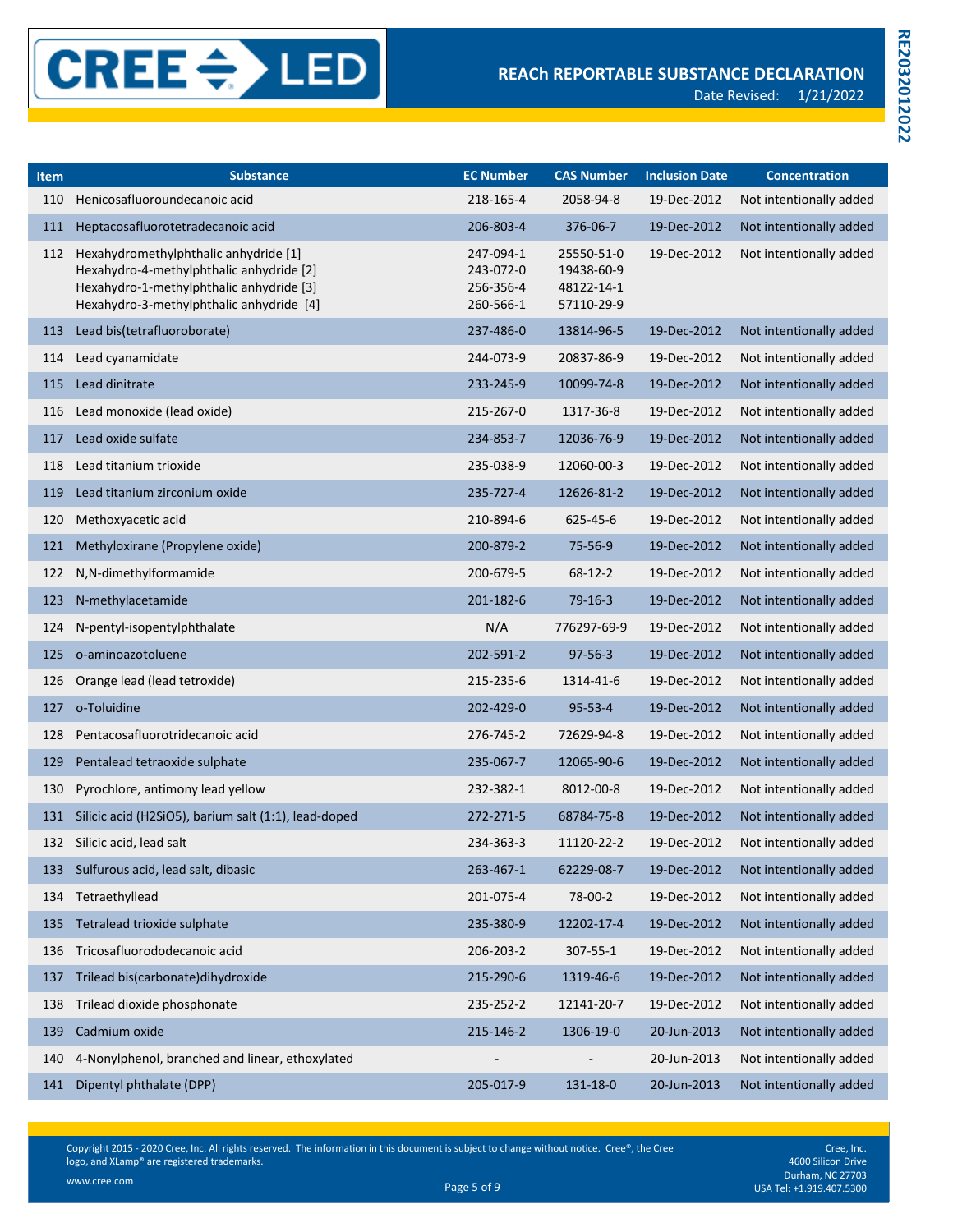**RE2032012022**

RE2032012022

| <b>Item</b> | <b>Substance</b>                                                                                                                                                                                                                                                          | <b>EC Number</b>       | <b>CAS Number</b>        | <b>Inclusion Date</b> | <b>Concentration</b>    |
|-------------|---------------------------------------------------------------------------------------------------------------------------------------------------------------------------------------------------------------------------------------------------------------------------|------------------------|--------------------------|-----------------------|-------------------------|
| 142         | PentadecaPerfluorooctanoic acid (PFOA)                                                                                                                                                                                                                                    | 206-397-9              | $335 - 67 - 1$           | 20-Jun-2013           | Not intentionally added |
| 143         | Ammoniumpentadecafluorooctanoate (APFO)                                                                                                                                                                                                                                   | 223-320-4              | 3825-26-1                | 20-Jun-2013           | Not intentionally added |
| 144         | Cadmium                                                                                                                                                                                                                                                                   | 231-152-8              | 7440-43-9                | 20-Jun-2013           | Not intentionally added |
| 145         | Lead (di) acetate                                                                                                                                                                                                                                                         | 206-104-4              | 301-04-2                 | 16-Dec-2013           | Not intentionally added |
| 146         | Disodium 3,3-[[1,1'-biphenyl]-4,4'-diylbis(azo)]bis(4-<br>aminonaphthalene-1-sulphonate), (CI Direct Red 28)                                                                                                                                                              | 209-358-4              | 573-58-0                 | 16-Dec-2013           | Not intentionally added |
| 147         | Trixylyl phosphate                                                                                                                                                                                                                                                        | 246-677-8              | 25155-23-1               | 16-Dec-2013           | Not intentionally added |
| 148         | Imidazolidine-2-thione; (2-imidazoline-2-thiol)                                                                                                                                                                                                                           | 202-506-9              | $96 - 45 - 7$            | 16-Dec-2013           | Not intentionally added |
| 149         | Dihexyl phthalate                                                                                                                                                                                                                                                         | 201-559-5              | 84-75-3                  | 16-Dec-2013           | Not intentionally added |
| 150         | Disodium 4-amino-3-[[4'-[(2,4-diaminophenyl)azo][1,1'-<br>biphenyl]-4-yl]azo]-5-hydroxy-6-(phenylazo)naphthalene-2,7-<br>disulphonate, (CI Direct Black 38)                                                                                                               | 217-710-3              | 1937-37-7                | 16-Dec-2013           | Not intentionally added |
| 151         | Cadmium sulphide                                                                                                                                                                                                                                                          | 215-147-8              | 1306-23-6                | 16-Dec-2013           | Not intentionally added |
|             | 152 1,2-Benzenedicarboxylic acid<br>dihexyl ester, branched and linear                                                                                                                                                                                                    | 271-093-5              | 68515-50-4               | 16-Jun-2014           | Not intentionally added |
| 153         | Cadmium chloride                                                                                                                                                                                                                                                          | 233-296-7              | 10108-64-2               | 16-Jun-2014           | Not intentionally added |
| 154         | Sodium perborate;<br>perboric acid, sodium salt                                                                                                                                                                                                                           | 239-172-9<br>234-390-0 | N/A                      | 16-Jun-2014           | Not intentionally added |
| 155         | Sodium peroxometaborate                                                                                                                                                                                                                                                   | 231-556-4              | 7632-04-4                | 16-Jun-2014           | Not intentionally added |
| 156         | 2-ethylhexyl 10-ethyl-4,4-dioctyl-7-oxo-8-oxa-3,5-dithia-4-<br>stannatetradecanoate (DOTE)                                                                                                                                                                                | 239-622-4              | 15571-58-1               | 17-Dec-2014           | Not intentionally added |
| 157         | Cadmium sulphate                                                                                                                                                                                                                                                          | 233-331-6              | 10124-36-4<br>31119-53-6 | 17-Dec-2014           | Not intentionally added |
| 158         | Cadmium fluoride                                                                                                                                                                                                                                                          | 232-222-0              | 7790-79-6                | 17-Dec-2014           | Not intentionally added |
| 159         | react mass of 2-ethylhexyl 10-ethyl-4,4-dioctyl-7-<br>oxo-8-oxa-3,5-dithia-4-stannatetradecanoate and 2-<br>ethylhexyl 10-ethyl-4-[[2-[(2-ethylhexyl)oxy]-2-<br>oxoethyl]thio]-4-octyl-7-oxo-8-oxa-3,5-dithia-<br>4-stannatetradecanoate<br>(react mass of DOTE and MOTE) | N/A                    | N/A                      | 17-Dec-2014           | Not intentionally added |
| 160         | 2-benzotriazol-2-yl-4,6-di-tert-butylphenol (UV-320)                                                                                                                                                                                                                      | 223-346-6              | 3846-71-7                | 17-Dec-2014           | Not intentionally added |
| 161         | 2-(2H-benzotriazol-2-yl)-4,6-ditertpentylphenol (UV-328)                                                                                                                                                                                                                  | 247-384-8              | 25973-55-1               | 17-Dec-2014           | Not intentionally added |
|             | 162 5-sec-butyl-2-(2,4-dimethylcyclohex-3-en-1-yl)-5-methyl-1,3-<br>dioxane [1], 5-sec-butyl-2-(4,6-dimethylcyclohex-3-en-1-yl)-5-<br>methyl-1,3-dioxane [2] [covering any of the ind. Stereoisomers<br>of [1] and [2] or any comb. Thereof]                              | N/A                    | N/A                      | 15-Jun-2015           | Not intentionally added |
| 163         | 1,2-benzenedicarboxylic acid, di-C6-10-alkyl esters; 1,2-<br>benzenedicarboxylic acid, mixed decyl and hexyl and octyl<br>diesters with ≥ 0.3% of dihexyl phthalate (EC No. 201-559-5)                                                                                    | 271-094-0<br>272-013-1 | 68515-51-5<br>68648-93-1 | 15-Jun-2015           | Not intentionally added |

Copyright 2015 - 2020 Cree, Inc. All rights reserved. The information in this document is subject to change without notice. Cree®, the Cree logo, and XLamp® are registered trademarks.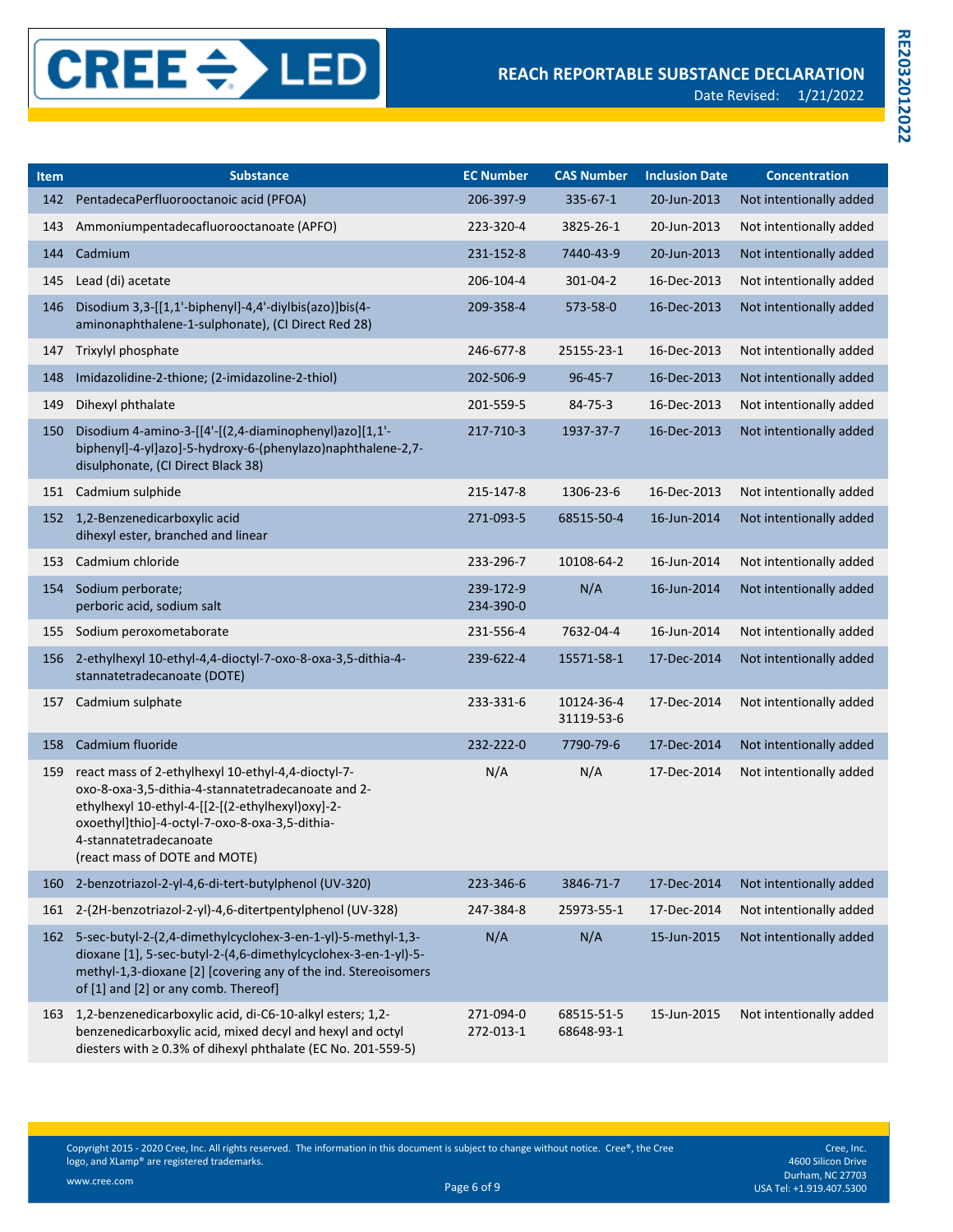| <b>Item</b> | <b>Substance</b>                                                                                                                                                                                                                                    | <b>EC Number</b>       | <b>CAS Number</b>                                              | <b>Inclusion Date</b> | <b>Concentration</b>    |
|-------------|-----------------------------------------------------------------------------------------------------------------------------------------------------------------------------------------------------------------------------------------------------|------------------------|----------------------------------------------------------------|-----------------------|-------------------------|
| 164         | Perfluorononan-1-oic-acid and its sodium and ammonium salts                                                                                                                                                                                         | 206-801-3              | 375-95-1<br>21049-39-8<br>4149-60-4                            | 17-Dec-2015           | Not intentionally added |
| 165         | Nitrobenzene                                                                                                                                                                                                                                        | 202-716-0              | 98-95-3                                                        | 17-Dec-2015           | Not intentionally added |
| 166         | 2-(2H-benzotriazol-2-yl)-4-(tert-butyl)-6-(sec-butyl)phenol (UV-<br>350)                                                                                                                                                                            | 253-037-1              | 36437-37-3                                                     | 17-Dec-2015           | Not intentionally added |
| 167         | 2,4-di-tert-butyl-6-(5-chlorobenzotriazol-2-yl)phenol (UV-327)                                                                                                                                                                                      | 223-383-8              | 3864-99-1                                                      | 17-Dec-2015           | Not intentionally added |
| 168         | 1,3-propanesultone                                                                                                                                                                                                                                  | 214-317-9              | 1120-71-4                                                      | 17-Dec-2015           | Not intentionally added |
| 169         | Benzo[def]chrysene                                                                                                                                                                                                                                  | 200-028-5              | $50 - 32 - 8$                                                  | 20-Jun-2016           | Not intentionally added |
| 170         | 4,4'-isopropylidenediphenol                                                                                                                                                                                                                         | 201-245-8              | 80-05-7                                                        | 12-Jan-2017           | Not intentionally added |
| 171         | 4-Heptylphenol, branched and linear; substances with a linear<br>and/or branched alkyl chain w/ carbon number of 7 covalently<br>bound predominantly in position 4 to phenol, covering UVCB-<br>and the individual isomers or a combination thereof | N/A                    | N/A                                                            | 12-Jan-2017           | Not intentionally added |
| 172         | Nonadecafluorodecanoic acid (PFDA) and<br>its sodium and ammonium salts<br>Nonadecafluorodecanoic acid<br>Ammonium nonadecafluorodecanoate<br>Decanoic acid, nonadecafluoro-, sodium salt                                                           | 206-400-3<br>221-470-5 | $\overline{\phantom{a}}$<br>335-76-2<br>3108-42-7<br>3830-45-3 | 12-Jan-2017           | Not intentionally added |
| 173         | p-(1,1-dimethylpropyl)phenol                                                                                                                                                                                                                        | 201-280-9              | $80 - 46 - 6$                                                  | 12-Jan-2017           | Not intentionally added |
| 174         | Perfluorohexane-1-sulphonic acid and its salts                                                                                                                                                                                                      | N/A                    | N/A                                                            | 7-Jul-2017            | Not intentionally added |
| 175         | Reaction products of 1,3,4-thiadiazolidine-2,5-dithione,<br>formaldehyde and 4-heptylphenol, branched and linear (RP-HP)                                                                                                                            | N/A                    | N/A                                                            | 15-Jan-2018           | Not intentionally added |
| 176         | Dodecachloropentacyclo[12.2.1.16,9.02,13.05,10]<br>octadeca-7,15-diene ("Dechlorane Plus"™)                                                                                                                                                         | 236-948-9              | 13560-89-9                                                     | 15-Jan-2018           | Not intentionally added |
| 177         | Chrysene                                                                                                                                                                                                                                            | 205-923-4              | 218-01-9<br>1719-03-5                                          | 15-Jan-2018           | Not intentionally added |
| 178         | Cadmium nitrate                                                                                                                                                                                                                                     | 233-710-6              | 10022-68-1<br>10325-94-7                                       | 15-Jan-2018           | Not intentionally added |
| 179         | Cadmium hydroxide                                                                                                                                                                                                                                   | 244-168-5              | 21041-95-2                                                     | 15-Jan-2018           | Not intentionally added |
|             | 180 Cadmium carbonate                                                                                                                                                                                                                               | 208-168-9              | 513-78-0                                                       | 15-Jan-2018           | Not intentionally added |
| 181         | Benz[a]anthracene                                                                                                                                                                                                                                   | 200-280-6              | $56 - 55 - 3$<br>1718-53-2                                     | 15-Jan-2018           | Not intentionally added |
| 182         | Dicyclohexyl phthalate (DCHP)                                                                                                                                                                                                                       | 201-545-9              | $84 - 61 - 7$                                                  | 24-Jun-2018           | Not intentionally added |
| 183         | Benzene-1,2,4-tricarboxylic acid 1,2 anhydride (trimellitic<br>anhydride) (TMA)                                                                                                                                                                     | 209-008-0              | 552-30-7                                                       | 24-Jun-2018           | Not intentionally added |
| 184         | Ethylenediamine (EDA)                                                                                                                                                                                                                               | 203-468-6              | $107 - 15 - 3$                                                 | 24-Jun-2018           | Not intentionally added |
| 185         | Terphenyl hydrogenated                                                                                                                                                                                                                              | 262-967-7              | 61788-32-7                                                     | 24-Jun-2018           | Not intentionally added |
| 186         | Benzo[ghi]perylene                                                                                                                                                                                                                                  | 205-883-8              | 191-24-2                                                       | 24-Jun-2018           | Not intentionally added |
| 187         | Disodium octaborate                                                                                                                                                                                                                                 | 234-541-0              | 12008-41-2                                                     | 24-Jun-2018           | Not intentionally added |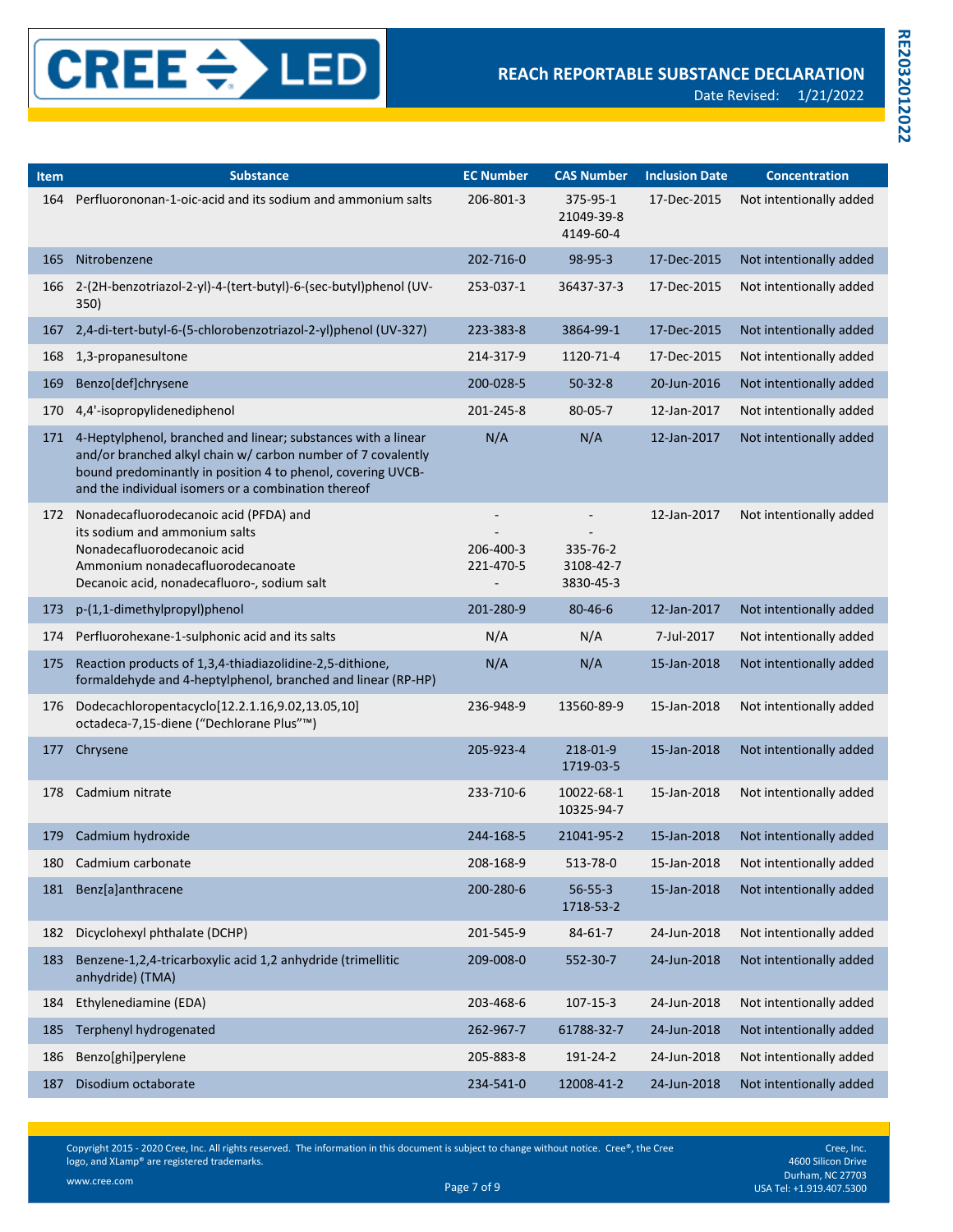| <b>Item</b> | <b>Substance</b>                                                                                                                                                                                                                                                    | <b>EC Number</b>                     | <b>CAS Number</b>                     | <b>Inclusion Date</b> | <b>Concentration</b>                  |
|-------------|---------------------------------------------------------------------------------------------------------------------------------------------------------------------------------------------------------------------------------------------------------------------|--------------------------------------|---------------------------------------|-----------------------|---------------------------------------|
| 188         | Lead                                                                                                                                                                                                                                                                | 231-100-4                            | 7439-92-1                             | 24-Jun-2018           | Not intentionally added               |
| 189         | Dodecamethylcyclohexasiloxane (D6)                                                                                                                                                                                                                                  | 208-762-8                            | 540-97-6                              | 24-Jun-2018           | Not intentionally added               |
| 190         | Decamethylcyclopentasiloxane (D5)                                                                                                                                                                                                                                   | 208-764-9                            | 541-02-6                              | 24-Jun-2018           | Not intentionally added               |
| 191         | Octamethylcyclotetrasiloxane (D4)                                                                                                                                                                                                                                   | 209-136-7                            | 556-67-2                              | 24-Jun-2018           | Not intentionally added               |
| 192         | Pyrene                                                                                                                                                                                                                                                              | 204-927-3                            | 129-00-0<br>1718-52-1                 | 15-Jan-2019           | Not intentionally added               |
| 193         | Phenanthrene                                                                                                                                                                                                                                                        | 201-581-5                            | 85-01-8                               | 15-Jan-2019           | Not intentionally added               |
| 194         | Fluoranthene                                                                                                                                                                                                                                                        | 205-912-4                            | 206-44-0<br>93951-69-0                | 15-Jan-2019           | Not intentionally added               |
| 195         | Benzo[k]fluoranthene                                                                                                                                                                                                                                                | 205-916-6                            | 207-08-9                              | 15-Jan-2019           | Not intentionally added               |
| 196         | 2,2-bis(4'-hydroxyphenyl)-4-methylpentane                                                                                                                                                                                                                           | 401-720-1                            | 6807-17-6                             | 15-Jan-2019           | Not intentionally added               |
| 197         | 1,7,7-trimethyl-3-(phenylmethylene)bicyclo[2.2.1]heptan-2-one<br>(3-benzylidene camphor; 3-BC)                                                                                                                                                                      | 239-139-9                            | 15087-24-8                            | 15-Jan-2019           | Not intentionally added               |
| 198         | Tris(4-nonylphenyl, branched and linear) phosphite (TNPP)<br>with $\geq$ 0.1% w/w of 4-nonylphenol, branched and linear (4-NP)                                                                                                                                      | N/A                                  | N/A                                   | 16-Jul-2019           | Not intentionally added               |
| 199         | 4-tert-butylphenol                                                                                                                                                                                                                                                  | 202-679-0                            | 98-54-4                               | 16-Jul-2019           | Not intentionally added               |
| 200         | 2-methoxyethyl acetate                                                                                                                                                                                                                                              | 203-772-9                            | 110-49-6                              | 16-Jul-2019           | Present, below<br>reporting threshold |
|             | 201 2,3,3,3-tetrafluoro-2-(heptafluoropropoxy) propionic acid,<br>its salts and its acyl halides                                                                                                                                                                    | N/A                                  | N/A                                   | 16-Jul-2019           | Not intentionally added               |
| 202         | 2-benzyl-2-dimethylamino-4'-morpholinobutyrophenone                                                                                                                                                                                                                 | 404-360-3                            | 119313-12-1                           | 16-Jan-2020           | Not intentionally added               |
| 203         | 2-methyl-1-(4-methylthiophenyl)-2-morpholinopropan-1-one                                                                                                                                                                                                            | 400-600-6                            | 71868-10-5                            | 16-Jan-2020           | Not intentionally added               |
| 204         | Diisohexyl phthalate                                                                                                                                                                                                                                                | 276-090-2                            | 71850-09-4                            | 16-Jan-2020           | Not intentionally added               |
| 205         | Perfluorobutane sulfonic acid (PFBS) and its salts                                                                                                                                                                                                                  | N/A                                  | N/A                                   | 16-Jan-2020           | Not intentionally added               |
| 206         | 1-vinylimidazole                                                                                                                                                                                                                                                    | 214-012-0                            | 1072-63-5                             | 25-Jun-2020           | Not intentionally added               |
| 207         | 2-methylimidazole                                                                                                                                                                                                                                                   | 211-765-7                            | 693-98-1                              | 25-Jun-2020           | Not intentionally added               |
| 208         | butyl 4-hydroxybenzoate                                                                                                                                                                                                                                             | 202-318-7                            | $94 - 26 - 8$                         | 25-Jun-2020           | Not intentionally added               |
| 209         | Dibutylbis(pentane-2,4-dionato-O,O')tin                                                                                                                                                                                                                             | 245-152-0                            | 22673-19-4                            | 25-Jun-2020           | Not intentionally added               |
| 210         | Bis(2-(2-methoxyethoxy)ethyl)ether                                                                                                                                                                                                                                  | 205-594-7                            | 143-24-8                              | 19-Jan-2021           | Not intentionally added               |
| 211         | Dioctyl-, bis(fatty acyloxy) derivs. wherein C12 is the<br>predominant carbon number of the fatty acyloxy moiety<br>dioctyltin dilaurate; stannane, dioctyl-,<br>bis(coco acyloxy) derivs.<br>Stannane, dioctyl-, bis(coco acyloxy) derivs.<br>Dioctyltin dilaurate | N/A<br>N/A<br>293-901-5<br>222-883-3 | N/A<br>N/A<br>91648-39-4<br>3648-18-8 | 19-Jan-2021           | Not intentionally added               |
|             | 212 2-(4-tert-butylbenzyl) propional dehy de and its individual<br>stereoisomers                                                                                                                                                                                    | N/A                                  | N/A                                   | 8-Jul-2021            | Not intentionally added               |
| 213         | Orthoboric acid, sodium salt                                                                                                                                                                                                                                        | 237-560-2                            | 13840-56-7                            | 8-Jul-2021            | Not intentionally added               |

Cree, Inc. 4600 Silicon Drive Durham, NC 27703 Page 8 of 9 USA Tel: +1.919.407.5300 www.cree.com